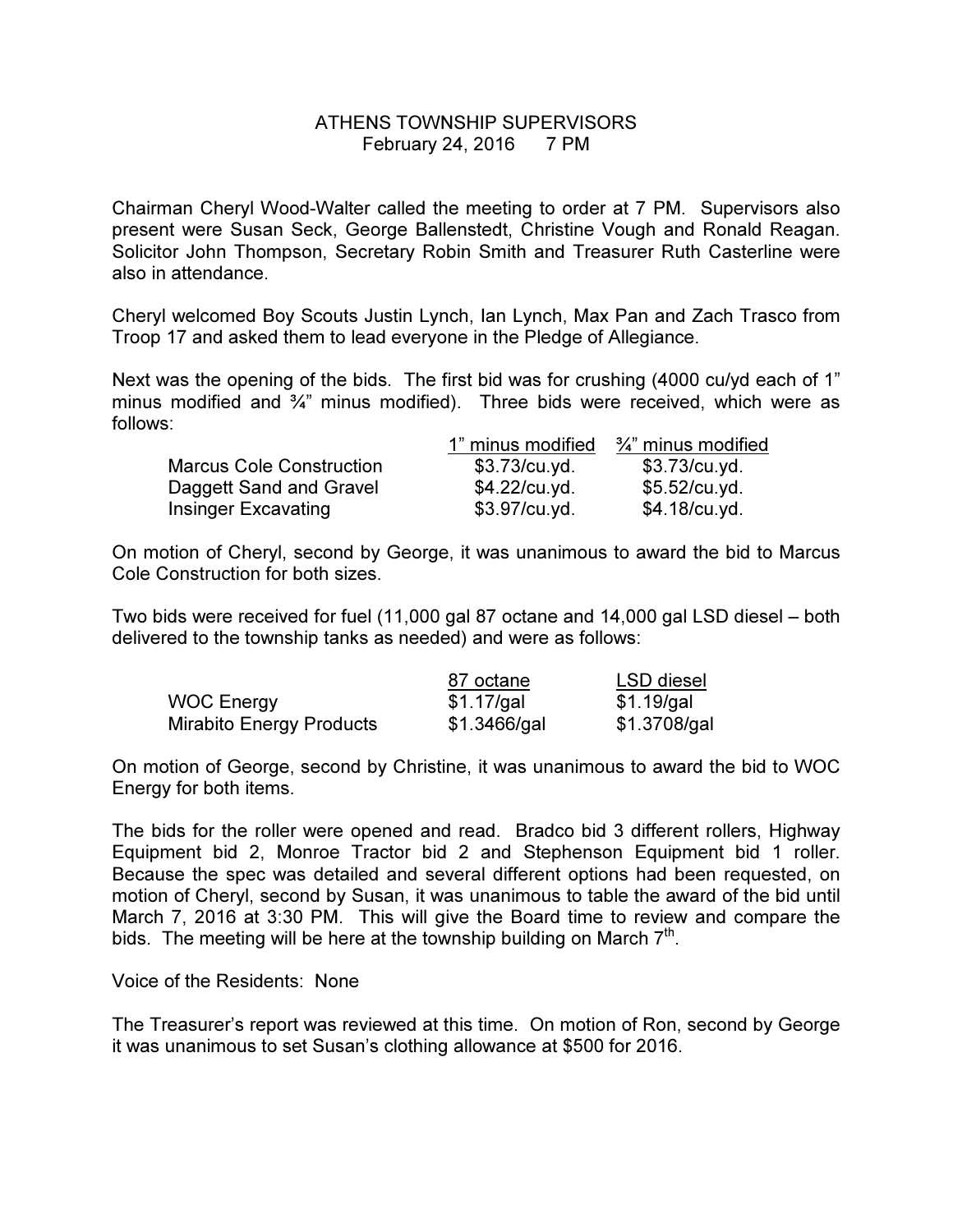Page Two Athens Township Supervisors February 24, 2016

On motion of Susan, second by Ron, it was unanimous to pay the monthly bills as presented. A complete listing of revenues and expenditures is on file in the office of the Treasurer.

Charlie Boggs of Chesapeake Energy was present with regard to the dedication of "Road B" to the township. The deed had been executed by both parties, with the exception of the residency component that needs to be signed by the township. Charlie also requested that the requirement of the bond be waived, as the road has already gone through 2 freeze/thaw cycles and has held up well. On motion of Cheryl, second by Ron, it was unanimous to have Cheryl sign the residency component and to waive the bond requirement. Charlie Boggs was given the deed and the map to be recorded.

No one was able to attend the meeting for the Athens Township Volunteer Fire Company.

Richard Bean was present for the Parks Commission. There are 4 Eagle projects in the works. The Round Top Park Expansion Phase II grant was awarded in the amount of \$200,000 from DCNR. They will be installing 2 more pavilions, playground equipment and restrooms. The water and electric will also be put in to the picnic area. Other work that may be done will be the small parking lot, boardwalk, 2 docks and a trail. Our engineer will help us to make the decision. Money will need to be borrowed as matching funds to the grant. The plan is to go out for bid the  $1<sup>st</sup>$  of May and start work the  $1<sup>st</sup>$  of June. They will be applying for an additional DCNR grant in the upcoming  $3<sup>rd</sup>$ round. DCNR will come to inspect in the summer when Phase I is complete. Barry has been hired as the gatekeeper for the winter months, but we need to hire a gatekeeper for the park season of mid-April to mid-November. The salary was set at \$20 a day during the park season and \$15 per day in the off-season winter months. The Commission has approved guidelines for any event that is held in the township parks. These will be distributed when reservations are made for the events. Non-profit organizations will not be charged for their events. They are also discussing a "No Smoking" policy for the picnic areas of the parks. The Tozer's Landing sign has been repaired at a cost of \$1500.00. We received a grant from the Bradford County Tourism Promotion Agency to purchase 6 Round Top Park directional signs. Senator Gene Yaw will be visiting our pond site on March 9, 2016 at 1:30 PM. Richard has asked the supervisors to attend, if they are available.

Susan Seck reported for the Public Works department. They have been busy working in the shop, patching roads and maintaining signs.

On motion of Susan, second by George, it was unanimous to ratify the selling of 2 used Tasers to Athens Borough for a total of \$500.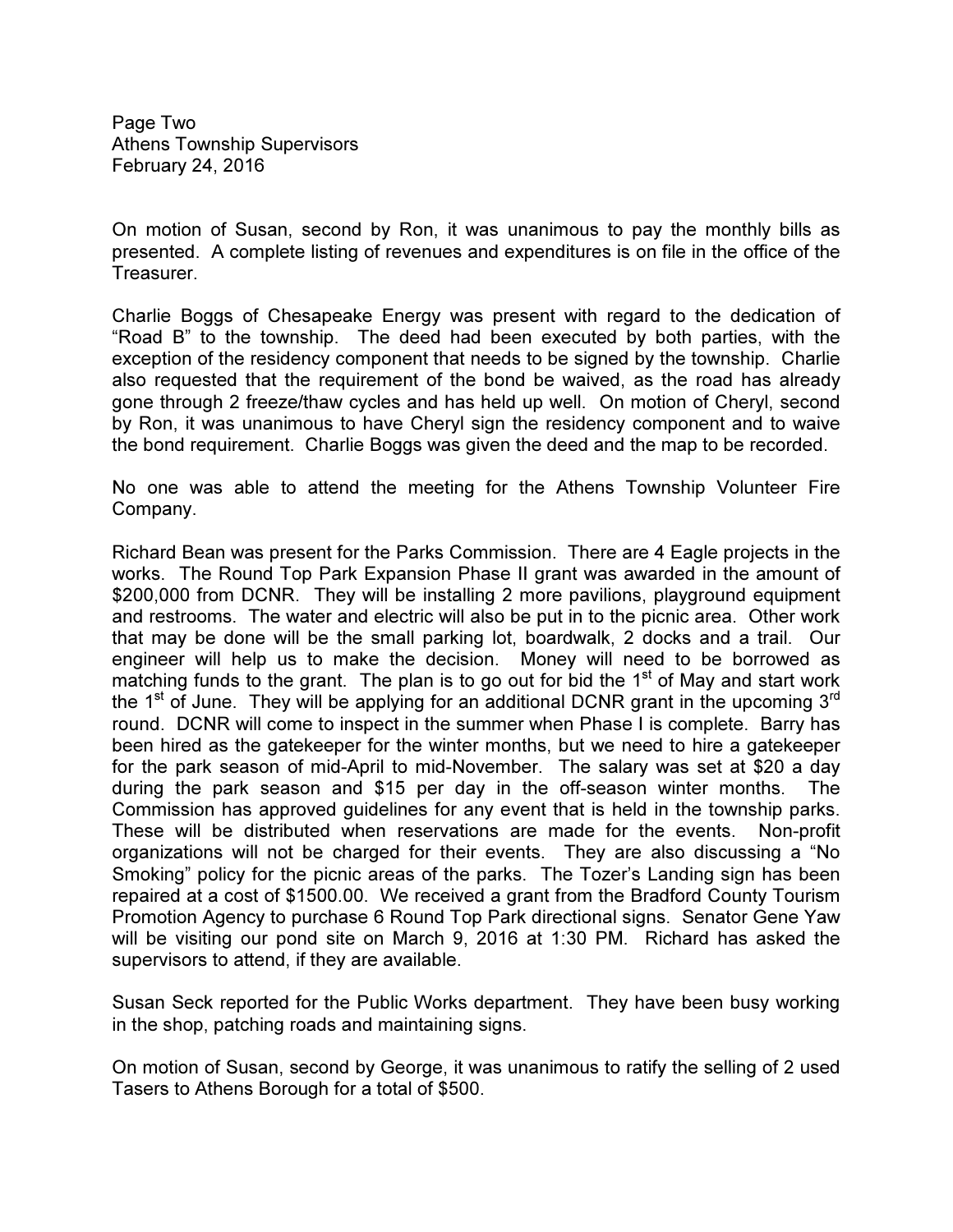Page Three Athens Township Supervisors February 24, 2016

On motion of Cheryl, second by Christine, it was unanimous to ratify the release of Chesapeake's unused developer's escrow funds.

On motion of Christine, second by Cheryl, it was unanimous to approve, sign and execute the 220/Wolcott Hollow Road signal application, and to adopt RESOLUTION 2016-04 to submit the signal application to PennDOT.

The motion to have Jim Shaw use his sick time for time off from 2/3 to 2/10 was moved to executive session.

On motion of Ron, second by Christine, it was unanimous to appoint Dr. Bruce Carpenter and Ms. Stacey Sickler to the Spalding Memorial Library Board for 2016 as the representatives from Athens Township.

On motion of Cheryl, second by Susan, it was unanimous to leave the Board Committee assignments the same as last year:

| Finance, Insurance, Right-To-Know           |
|---------------------------------------------|
| Office, Buildings/Grounds, Planning, Zoning |
| Sewer, Insurance, Safety                    |
| Roads, Parks, Junkyards                     |
| Fire, Police, Recycling                     |
|                                             |

On motion of Ron, second by George, it was unanimous to approve the minutes of January  $27<sup>th</sup>$  and February 3, 2016 as written.

The monthly reports were reviewed. There was no Building Permit report. On motion of George, second by Christine, it was unanimous to accept the monthly Police, Fire and Road Reports as presented.

Correspondence/Information was as listed in the meeting agenda.

Robin had received the information on the Northern Tier Municipal Summit to be held on March 23, 2016 at the Wysox Volunteer Fire Hall from 8:30 am – 12:30 pm. A fee of \$10/person is required. On motion of Ron, second by George, it was unanimous to send any employees that want to go, and to pay the fee.

Chairman Wood-Walter took the Board into executive session at 8:35 PM for real estate, pending litigation and personnel. The secretary was excused at this time and the remaining minutes were taken by Ronald Reagan. The regular meeting reconvened at 9:47 PM.